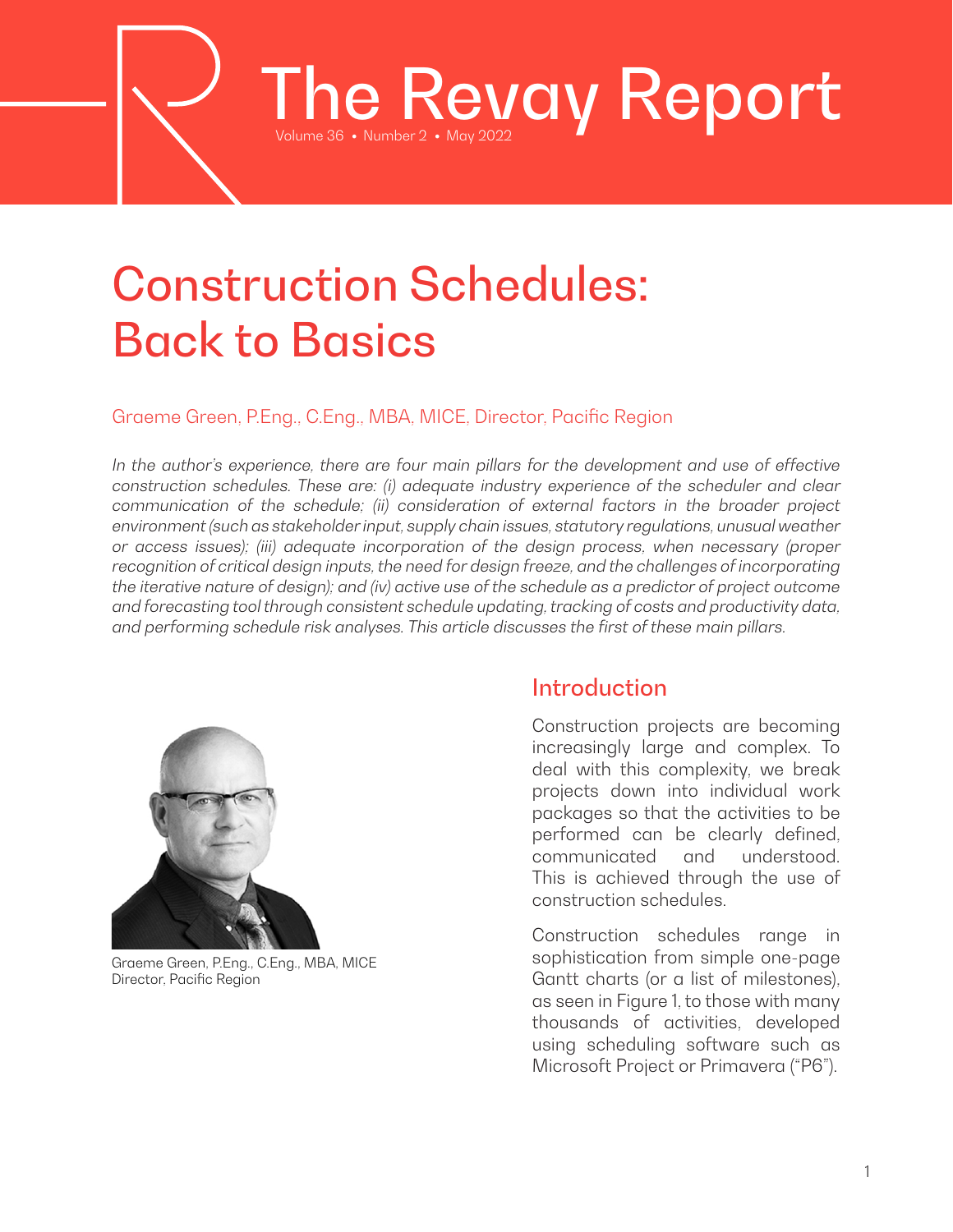

Figure 1 - Example of a Gantt Chart Schedule

Additional tools, such as linear schedules (or time chainage schedules)<sup>1</sup> are often used on large linear infrastructure projects, for example, highways, bridges, pipelines, tunnels and railways, as shown in Figure 2.

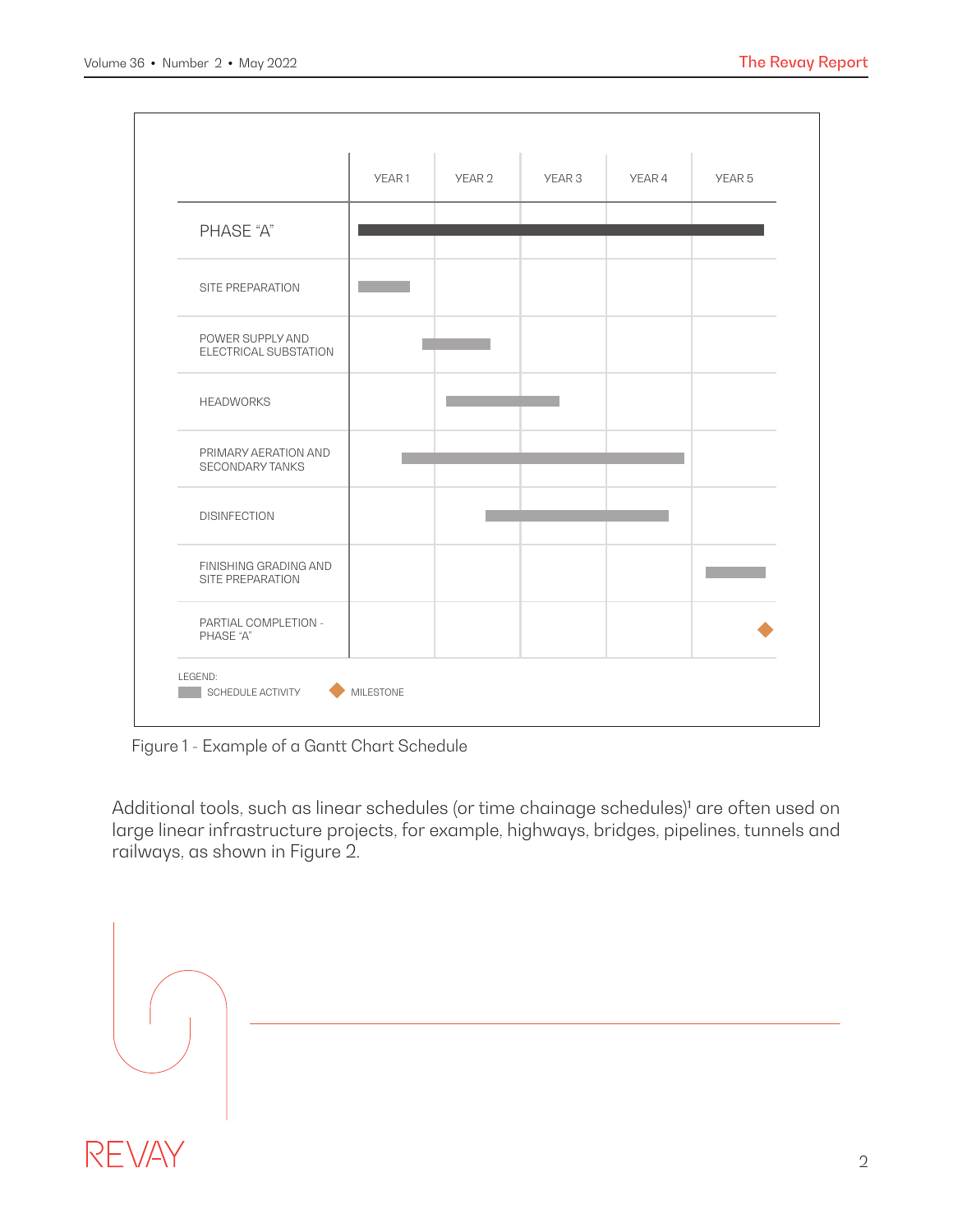

Figure 2 - Example of a Linear (or Time Chainage) Schedule

Regardless of the choice of software or complexity of the schedule, it remains that forward-looking construction schedules all share a common characteristic — they are imperfect. They are limited to being a vision of what we want reality to be, and we strive to make this vision as realistic and reliable as possible. Reliable schedules are important for contractors because they are almost always commercially exposed if they do not achieve contractual milestone dates. For their part, owners also rely on schedules for planning, financing, and managing their project portfolios.

In order to prepare reliable, quality construction schedules which can be easily understood by different project stakeholders, a certain level of experience and effort is required. This article focuses on this particular issue.

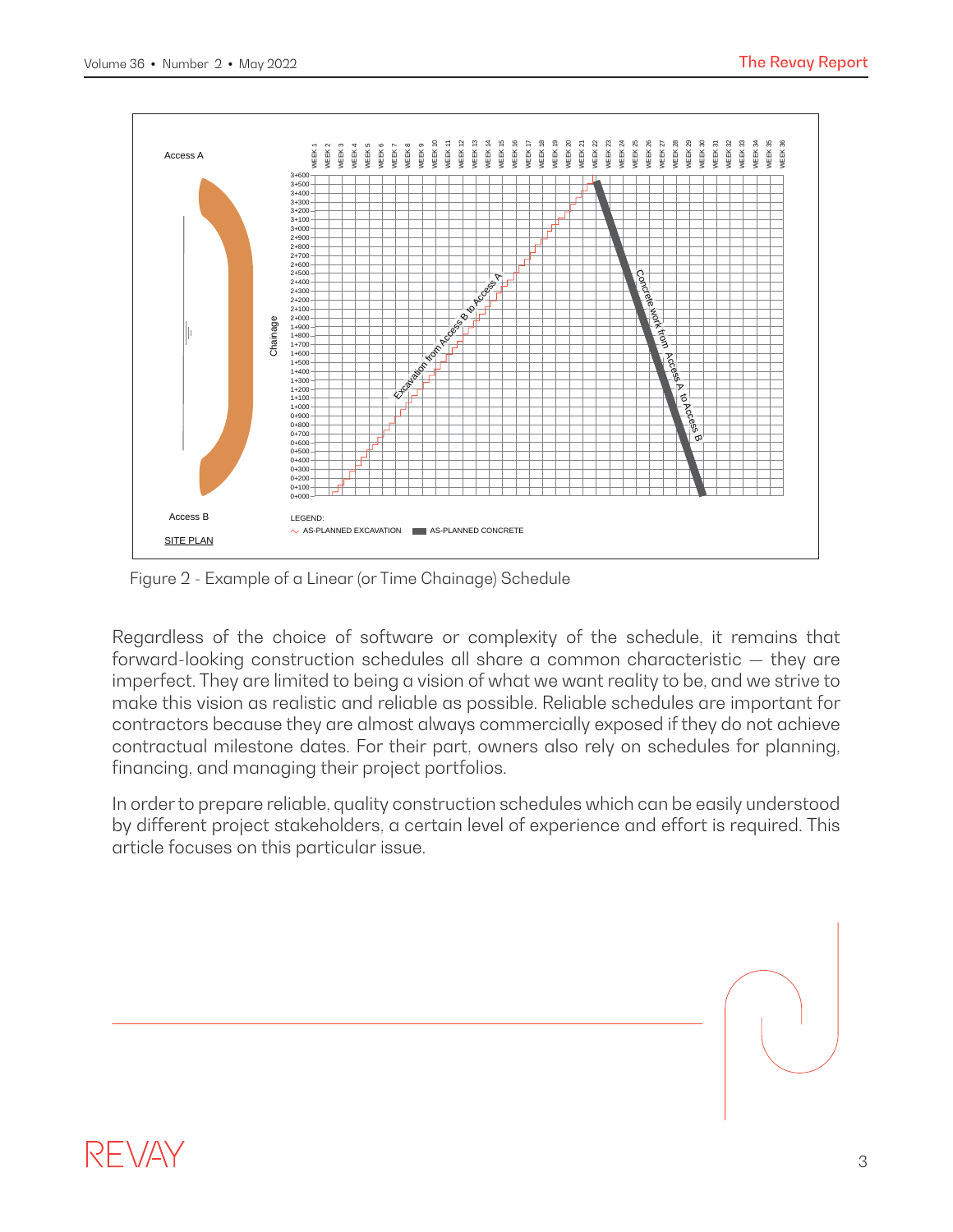# Difference between Planning and Scheduling

While the terms planning and scheduling are interrelated and are often used interchangeably, they are fundamentally different.

The planning process "involves the choice of technology, the definition of activities, the estimation of the required resources and durations for individual activities, and the identification of any interactions among the different activities. A good construction plan is the basis for developing the budget and the schedule for work<sup>"2</sup>

Construction scheduling is, among other things, the "[p]rocess of converting a general or outline plan for a project into a time-based schedule based on available resources and time constraints."3 In other words, construction scheduling takes the activities, resources and logic defined during the planning phase and places these onto a timescale. The construction schedule can then be used as a tool for visualizing the flow of work on a project, monitoring progress during construction and forecasting the impact of changes and disruption events, which is usually done using one or more scheduling software tools.

In order to develop reliable and realistic construction schedules, the planning and the scheduling processes should be closely aligned, and the schedules should reflect the assumptions that have gone into the planning process.

#### Schedule Quality

There is no universally accepted definition of what constitutes a good quality construction schedule. However, various industry organizations publish their own guidelines recommending what they consider to be the essential requirements for such a schedule.4 These guidelines generally indicate that construction schedules should be logically laid out; contain robust logic links between activities; use realistic durations; and minimize the use of artificial constraints, as these can prevent the accurate calculation of a project's critical path.<sup>5</sup>

Some scheduling software providers offer tools that allegedly measure the quality of a schedule. That said, these tools should be used with caution as the results seldom address the four main pillars for the development and use of effective schedules highlighted by the author in the introduction of this article.

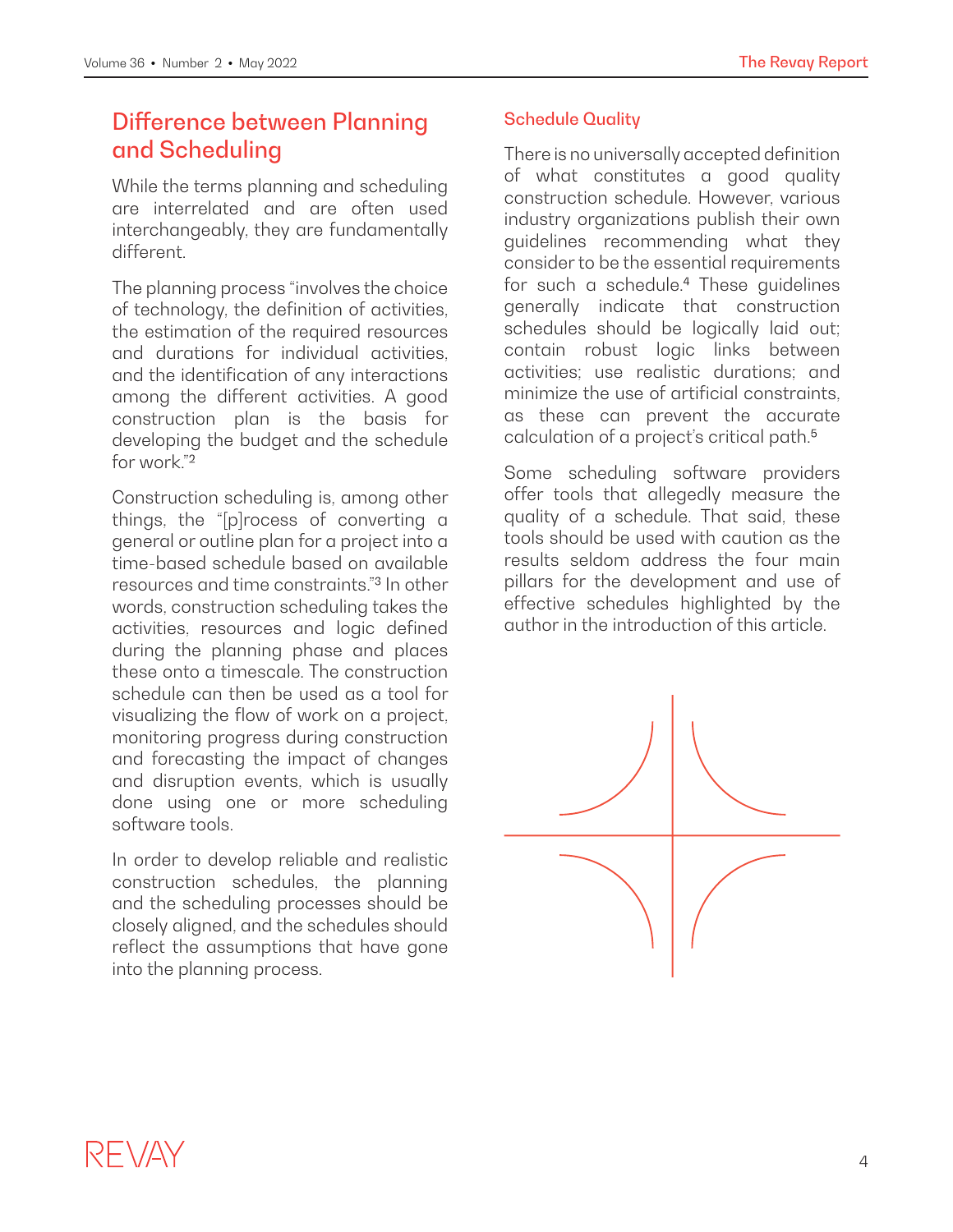#### Importance of the Scheduler's Experience in Developing Reliable Schedules

Common sense dictates that the value that can be derived from a construction schedule is directly proportional to the level of effort and quality of the information that are put into it.

While construction schedules can be developed with a basic technical knowledge of scheduling software, it takes experience in the execution of construction and/or design activities, including their relationships and constraints or limitations, to develop a reliable plan.

At one end of the spectrum, construction schedules may be developed by schedulers who can "drive the software" but who are relatively inexperienced with the execution of construction and/or design activities. Such schedules are vulnerable to challenge when used as the basis for demonstrating delay and disruption and the impact of changes, and should therefore be avoided, if possible.

At the other end of the spectrum, construction schedules may be developed by staff well experienced with not only the scheduling software, but also the execution of construction and/or design activities. Such schedules are more likely to be defendable when used as the basis for demonstrating delay and disruption and the impact of changes. Wherever possible, a contractor should try to develop schedules that fall at this end of the scheduler resource spectrum.

In the middle of the spectrum, construction schedules are developed with some amount of experience or knowledge in scheduling software and in the execution of construction and/or design activities. While often reasonably reliable, these schedules may be susceptible to some degree of technical challenge. Most construction schedules in Canada fall into this "middle-of-theroad" category, in the experience of the author.

Based on the above, in cases where contractors do not have dedicated full-time professional scheduling resources, acquiring independent expertise to strengthen their scheduling competency for critical bids, as well as for monitoring and updating schedules during project execution, is almost always a good investment.

#### Importance of Alignment between the Plan and the Schedule

Proper planning is an essential part of estimating. The collective experience of a contractor's team, including that of its subcontractors (and designers for design-build or P3 projects), forms an integral part of how a project can be economically and efficiently built. In order for a construction plan, an estimate, and ultimately, a construction schedule to be reliable, the contractor's staff must take into consideration the performance limitations of labour, materials, equipment and other resources (for example, designers).

*In order to develop reliable and realistic construction schedules, the planning and the scheduling processes should be closely aligned.*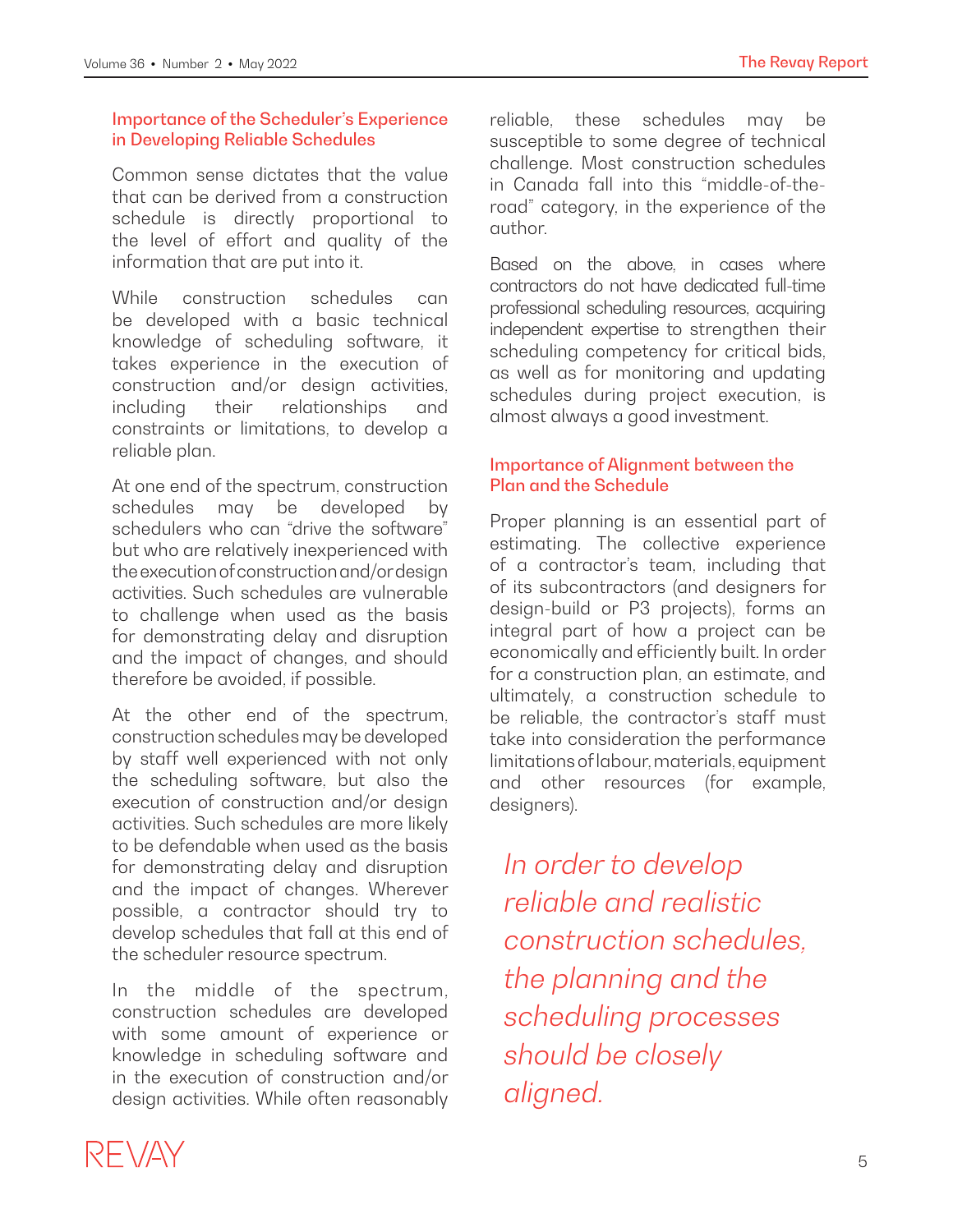The contractor's plan developed at the estimating stage and the construction schedule should, in general, be closely aligned, as ultimately, they should reflect common project information, assumptions and targets. However, at times this is not the case. This lack of alignment may result from different groups of individuals being involved during the estimating stage versus the development of the construction schedule during contract negotiations (or shortly after contract award).

It is important that the construction schedule be developed using the contractor's plan developed at the estimating stage as a reference point. In other words, the construction schedule should clearly not be developed in isolation. Furthermore, when developing the construction schedule after contract award, it is always beneficial to include, or at least consult with, individuals who were involved in planning at the estimating stage of the project.

#### Why Is a Reliable Schedule Important in the Case of a Claim?

An owner's acceptance of a contractor's construction schedule is not the same as an owner's agreement to all of the contractor's construction logic, constraints and activity durations. As such, it is important that the construction schedule be as reliable and realistic as possible.

While schedules developed in the early stages of the project (for example, a bid schedule submitted with the contractor's bid or a baseline schedule submitted shortly after contract award) can be, and usually are, expanded with many more activities as construction progresses, it remains that these

schedules (which typically incorporate contractual milestones) are generally used as the basis for assessing delays to the project, should they occur.<sup>6</sup> Accordingly, the contractor should develop such schedules with a high level of rigour. Otherwise, fundamental mistakes and omissions, or lack of alignment with the construction plan developed at the estimating stage, may come back to haunt the contractor.

In the event of a claim or dispute, a lack of alignment between the construction plan developed at the estimating stage and the construction schedule may impact the contractor's ability to clearly demonstrate its bid intent when attempting to receive compensation for additional time and/or money.

# Communicating the Schedule

Construction projects are completed by diverse teams. The more effectively the project team can communicate the schedule internally and externally, the more likely the schedule will serve its purpose and the more likely the project will be successful. The construction schedule is the primary communication tool on a project: a good schedule communicates what needs to be done, by who and when.

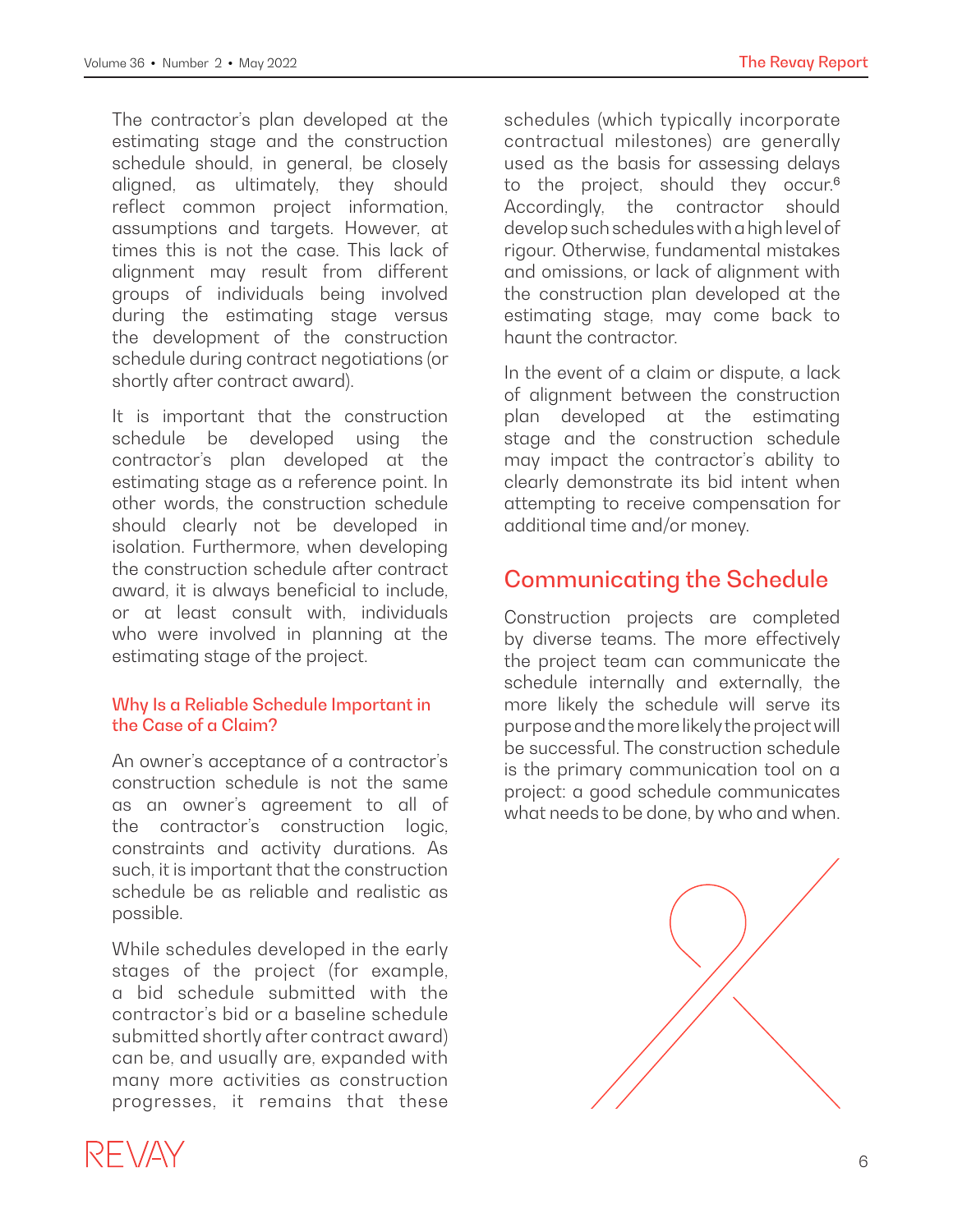#### Different Project Stakeholder Audiences and Associated Schedule Presentations

Care must be taken to ensure that the project schedule is structured in such a way that it can be communicated to very different audiences. At one extreme, a board of directors may want nothing more than a one-page summary, or dashboard, to understand the constituent parts of a project, when they occur and which of these are on the critical path. At the other extreme, the contractor's and owner's project management teams on site may need all planned start dates to be visible so that individual design and construction activities can be initiated on time. This requires flexibility in the visual presentation and reporting of a schedule, which is commonly achieved through the use of different levels that can be sequentially rolled up.

The more effectively *the project team can communicate the schedule, […] the more likely the project will be successful.*

As for the day-to-day work on site, the workforce seldom studies the overall project schedule in detail. Hence, the contractor will often use other more appropriate schedule formats, such as daily task sheets and location-specific short-term look-ahead schedules, etc. These types of secondary communications of the project schedule are also critical.

#### Schedule Narratives

Contractors should consider producing a narrative, wherever possible, to accompany their construction schedules. Particularly on larger projects, it is not always easy for a third party to understand all of the key assumptions behind a construction schedule (such as the use of different calendars, allowances for bad weather, use of leads and lags, allowances for equipment repair, etc.). Most of these are generally hidden, except to other scheduling professionals who have access to the native files. A well-structured schedule narrative can efficiently convey the contractor's key schedule assumptions to a nonscheduling expert (which, crucially, includes most other members of the contractor's own project team) and can support the contractor's position in any later disputes that might occur. Schedule narratives help bridge the gap between the planning and scheduling processes.